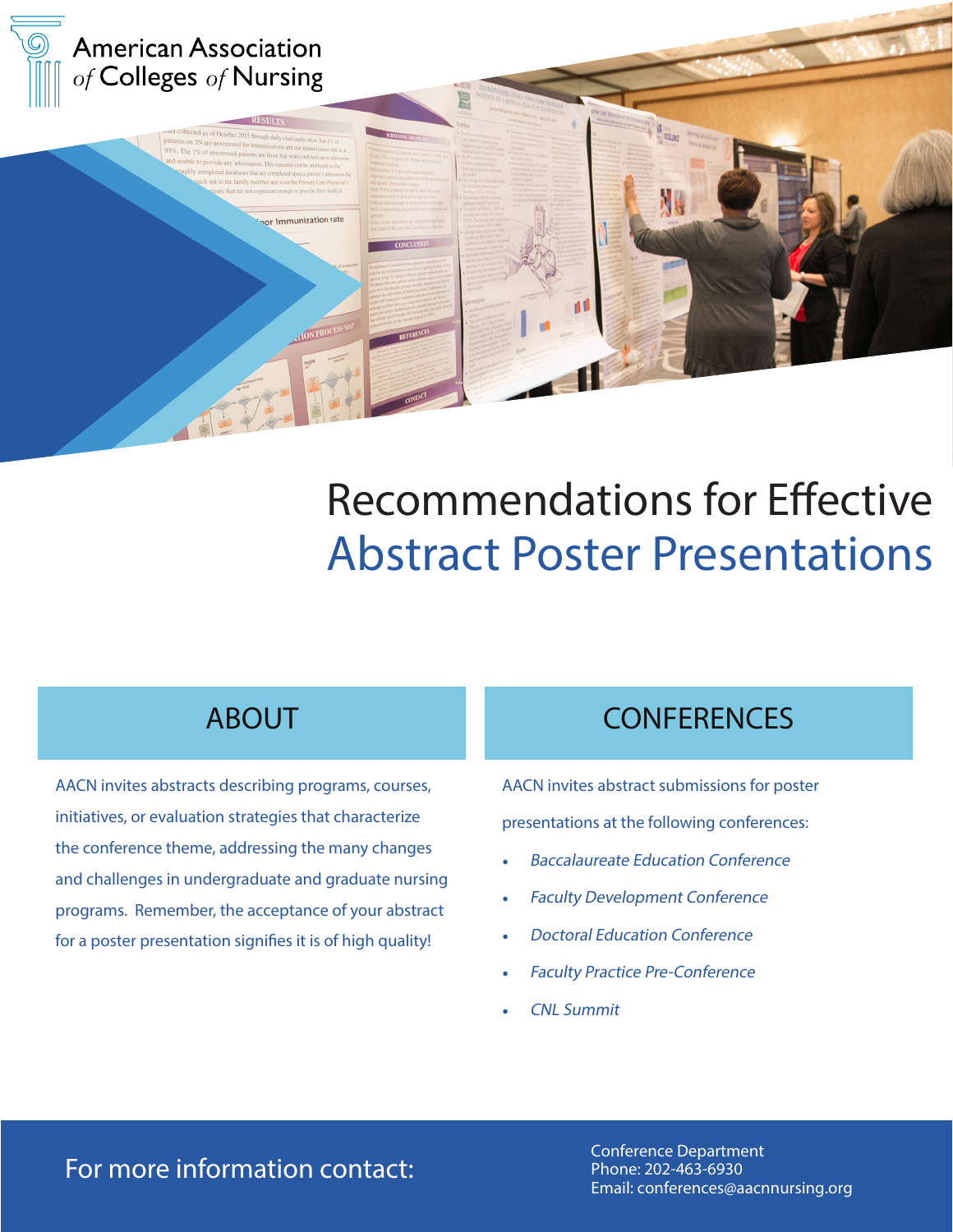### GENERAL AIM

A poster presentation is a graphically based approach to presenting your research project or initiative and should aim to generate active discussions of the subject during its presentation.

Please make sure your poster is specific to AACN. The identical poster should not be presented at multiple conferences.

### POSTER FORMAT

The abstracts are presented on double-sided poster boards holding two (2) posters on each side.

AACN is steering away from table top presentations.

Posters must not be any wider than 48 inches (4ft) across and 48 inches (4ft) high.

Please bring with you any materials needed to affix the poster to the bulletin board (e.g., push pins).

### DESIGN & LAYOUT

#### Do not overload your poster.

#### Finding & Data:

- Present numerical data in the form of graphs, rather than tables. Keep it simple if the data must be presented in table form.
- Highlight your main finding. The poster generally should read from left to right, and top to bottom. Numbering individual panels, or connecting them through arrows, is a standard approach.
- A suggested format include the following 6 sections: Title, Abstract, Introduction, Method, Results, and Conclusion.